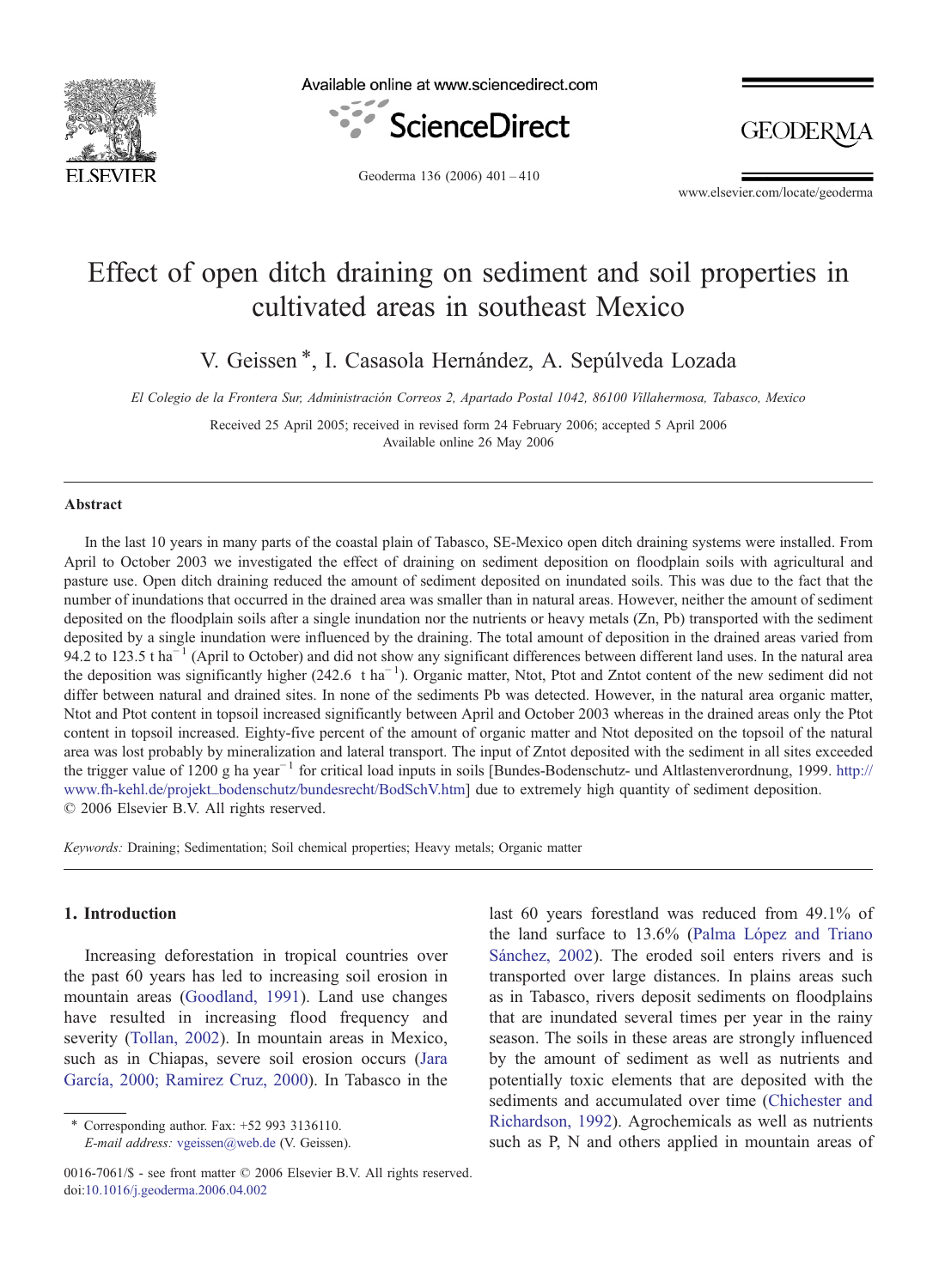Chiapas and Tabasco are transported with eroded soil material. The use of agrochemicals often is associated with the input of heavy metals that also are transported to floodplains [\(Crane and MacDonald,](#page-8-0) [2003](#page-8-0)). Therefore, inundations of areas may have positive effects on soil fertility such as deposition of nutrients as well as negative effects such as deposition of potentially toxic elements.

In some regularly inundated areas of Tabasco the National Commission of Water (CNA) installed open ditch draining systems to control inundation and to improve the land for agricultural use. In drained areas the inundation rate decreases and, therefore, it is supposed that deposition of toxic elements also is reduced.

About 10 years ago a system of open ditch draining was installed throughout the Teapa region. The drained areas are presently used for agriculture or pastureland [\(INEGI, 2000](#page-8-0)). The areas left undrained are exclusively used for pastureland [\(INEGI, 2000](#page-8-0)). There is no information about the effects of draining systems on soil properties in these areas.

In this study we compared sediment, deposited in drained areas in three landuse types with sediment deposited in natural areas used as pasture. We included analyses of nutrient and heavy metal deposition to define the impact on soil chemical properties in the different areas.

#### 2. Study area

The study area is located in the coastal plain (altitude less than 30 m asl) of Tabasco, SE Mexico. The area is part of the watershed of the Rio de la Sierra ([INEGI,](#page-8-0) [2002](#page-8-0)) and is strongly influenced by inundations of the rivers Teapa and Puyacatengo ([Fig. 1](#page-2-0)). It is characterised by warm and humid tropical climate with precipitation throughout the year. The average temperature is 25.4 °C and the mean precipitation 3862.5 mm. The maximal precipitation occurs in September with 600 mm, and the minimal precipitation in April with 150 mm [\(INEGI, 2000](#page-8-0)). The months of May to September are characterised by typical tropical rains with high intensities, the months between October and April are characterised by rainfalls with moderate intensities. The area influenced by inundations of the rivers Teapa and Puyacatengo has a size of about 120 km<sup>2</sup> . In 1994, an open ditch draining system was installed in the northern part of the watershed, covering about 70% of the area. This area is used for banana plantations, rotation cropping or pasture; the natural areas exclusively for pasture.

In April 2003 we selected four study areas in drained (D) and undrained (U) land. We chose the three different typical land use forms in the drained areas: pasture (P), annual agricultural use (A), banana plantation (B) and in the undrained area pasture (P) due to the fact that this area was exclusively used as pasture. All study sites were located at an altitude of less than 30 m asl.

#### 3. Materials and methods

#### 3.1. Experimental design, sampling and analysis

The study took place from April to October 2003. This allowed us to study the area while under the influence of tropical rainfalls and moderate rains. In each study area we installed three replication plots at a distance of 20–50 m from the influencing river or drain. Each plot had a size of  $100 \text{ m}^2$ . At each study area we determined soil type from a soil profile (1 m deep, 1 m wide) applying the classification of [FAO \(1998\)](#page-8-0).

At the start of the experiment we took three soil samples in each plot at three depths  $(0-5 \text{ cm}, 5-$ 10 cm, and 10–20 cm) (i.e. 27 samples per study area) to determine soil chemical and physical properties (texture, density, pH(KCl), CEC, organic matter content (OM), Ntot, Ptot, Pbtot and Zntot) ([Table 1\)](#page-3-0). We also determined infiltration rate with a double ring infiltrometer in three replications in each plot ([Hartge](#page-8-0) [and Horn, 1992\)](#page-8-0). In October 2003 we repeated sampling and analysis at the depths of  $0-5$  and  $5-$ 10 cm in the same plots to determine changes in soil properties caused by sedimentation. In October we analysed selected soil chemical parameters that are supposed to be influenced by inundation processes in a short time study (OM, Ntot, Ptot, Zntot and Pbtot) [\(Walling et al., 1997\)](#page-9-0).

In April 2003, in each plot we inserted two plastic tubs (0.90 m length, 0.60 m width, 0.50 m depth) to collect sediment load in case of inundation, i.e. six replications per study site. Immediately after each inundation, we collected sediment samples in the tubs. We analysed chemical and physical properties of the sediment collected (texture, density, pH(KCl), OM content, Ntot, Ptot, Zntot and Pbtot) [\(Table 1](#page-3-0)).

Furthermore, in April 2003 we inserted 18 sticks (0.50 m length) 1 m apart in each plot to measure the quantity of sediment that was deposited during inundation events. The sticks were marked 30 cm from the ground. After each inundation we measured the differences between the mark at the sticks and the soil surface. Based on these measurements we calculated the amount of sediment deposited.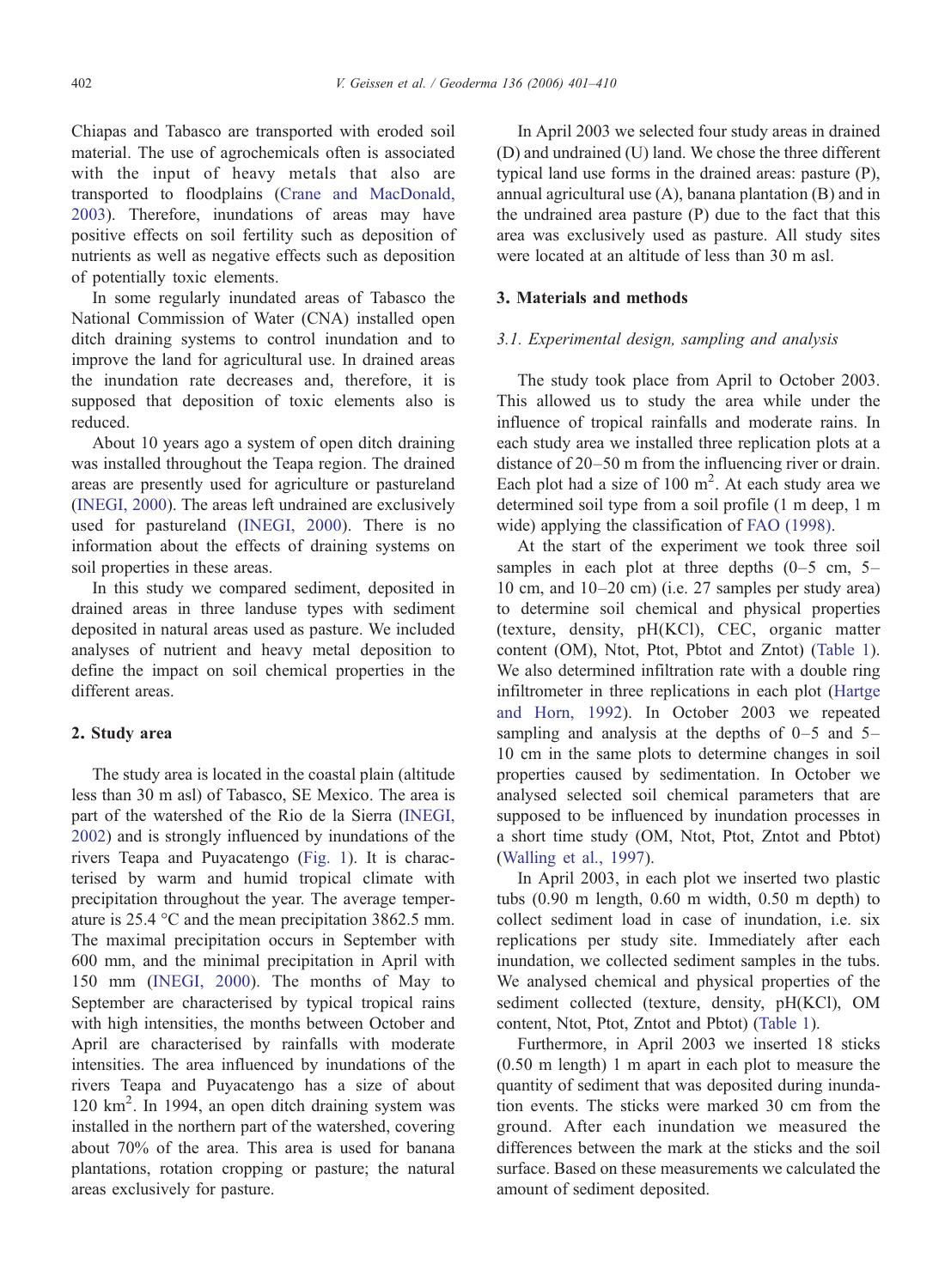<span id="page-2-0"></span>

Fig. 1. Location of the study sites in Teapa, Tabasco (DA = drained agricultural land, DP = drained pasture land, DB = drained banana plantation, UP = undrained pasture land).

#### 3.2. Data analysis and calculations

We used the K–S test to test for normality of the distribution. For normal distributed data we used

ANOVA to estimate significant differences of soil properties between samples from before and after inundations (April and October). Furthermore, we used ANOVA followed by a Scheffé test to analyse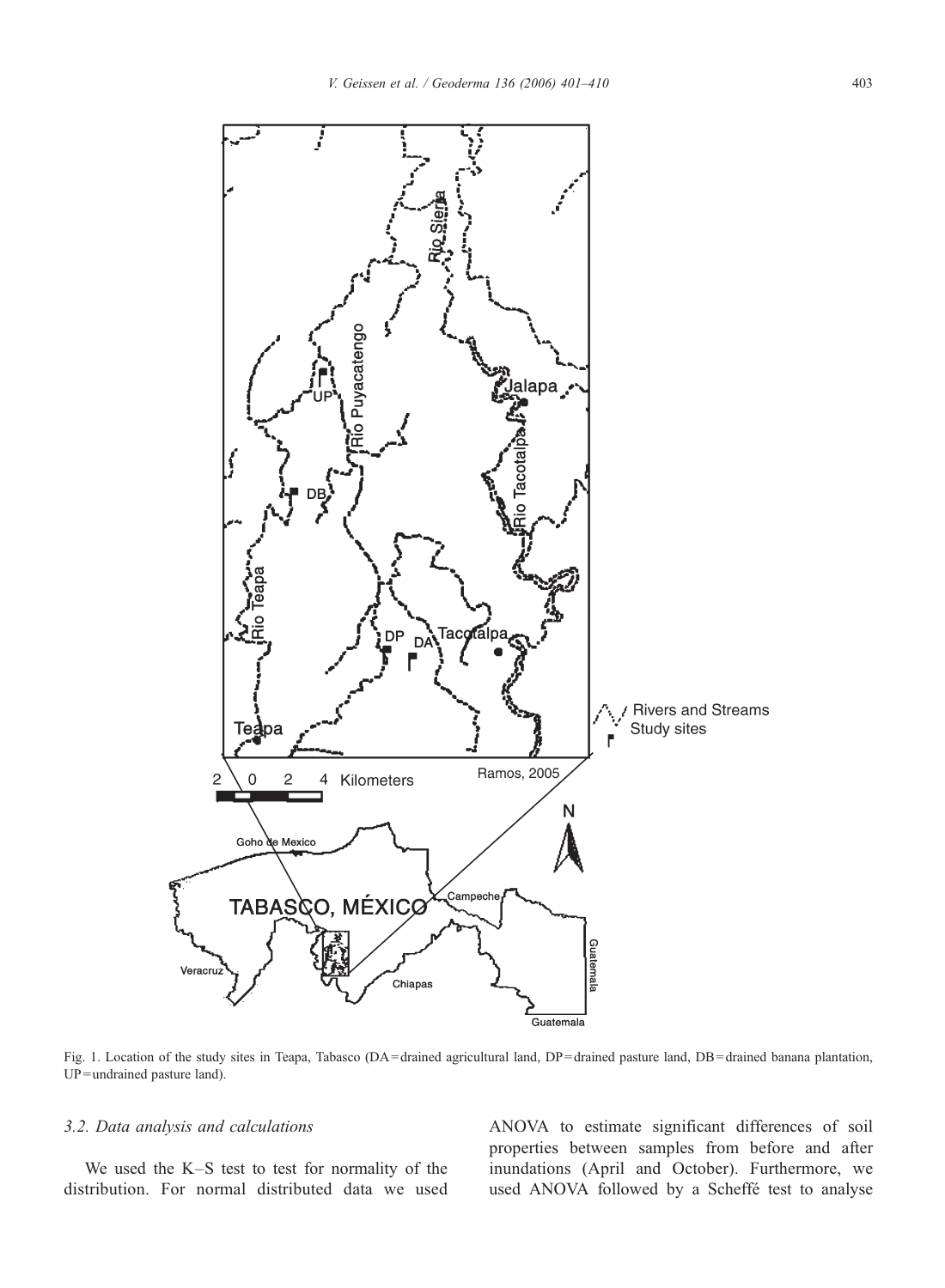<span id="page-3-0"></span>

Table 1 Analysis of soil chemical and physical parameters (due to [SEMARNAT,](#page-9-0) [2000\)](#page-9-0)

| Parameters                     | Methods of analysis      |
|--------------------------------|--------------------------|
| pH(KCl)                        | Determination in 1 m KCI |
| Ptot, Zntot, Pbtot             | Extraction in $HC1/HNO3$ |
| Cation exchange capacity (CEC) | Exchange with Ag-tiurea  |
| Organic matter                 | Walkley and Black        |
| <b>Ntot</b>                    | Kjeldahl                 |
| Texture, density               | <b>Bouyoucos</b>         |

differences in quantity and properties of the sediment deposited in the different study sites.

We calculated (i) sediment quantity (t  $ha^{-1}$ ) based on the thickness of the sediment deposited and its density; (ii) nutrient deposition on the soil (t ha<sup>-1</sup>) based on nutrient content in the sediment and sediment quantity; (iii) amount of nutrients (t  $ha^{-1}$ ) based on nutrient content in the soil  $(0-5 \text{ cm depth})$  and soil density; (iv) nutrient net changes (t ha<sup>-1</sup>) based on the difference of nutrient content before and after sedimentation; and (v) nutrient losses by the difference of nutrient deposition and nutrient net changes in the soil. Thus, we applied the following equations:

Sediment deposited  $(t \text{ ha}^{-1})$ 

 $=$  differences between the mark of the stick  $\times$  and soil surface (cm)  $\times$  density of the deposited  $\times$  sediment (g cm<sup>-3</sup>)  $\times$  100 (1)

OM-, Ntot, Ptot and Zntot deposition during study time:

OM deposited  $(t \text{ ha}^{-1})$  $=\sum$  OM (g OM 100  $g^{-1}$  sediment deposited)  $\times$  sediment quantity (t ha<sup>-1</sup>)  $\times$  10<sup>-1</sup>  $(2)$ 

Ntot deposited  $(t \text{ ha}^{-1})$ 

$$
= \sum \text{Ntot (g N 100 g}^{-1} \text{ sediment deposited})
$$
  
× sediment quantity (t ha<sup>-1</sup>) × 10<sup>-2</sup> (3)

Ptot deposited  $(t \text{ ha}^{-1})$ 

$$
= \sum \text{Prot (mg Ptot kg}^{-1} \text{ sediment deposited})
$$
  
× sediment quantity (t ha<sup>-1</sup>) × 10<sup>-6</sup> (4)

Zntot deposited  $(t \text{ ha}^{-1})$  $=\sum Zntot (mg kg^{-1} sediment$  deposited)  $\times$  sediment quantity (t ha<sup>-1</sup>)  $\times$  10<sup>-</sup>  $(5)$  OM-, Ntot and Ptot amount in the soil in 0–5 cm depth  $(t \, ha^{-1})$ :

OM ðt ha-1 Þ ¼ g OM 100 g-<sup>1</sup> soil 500 m3 density ðg cm-3 Þ 10-2 ¼ 5OM ðg 100 g-<sup>1</sup> soil<sup>Þ</sup> density ðg cm-3 Þ ð6Þ

Not (t ha<sup>-1</sup>) = g

\nNot 100 g<sup>-1</sup> soil

\n
$$
\times 500 \, \text{m}^3 \times \text{density (g cm}^{-3}) \times 10^{-2}
$$
\n
$$
= 5 \text{N} \text{tot (g 100 g-1 soil)}
$$
\n
$$
\times \text{ density (g cm-3)} \tag{7}
$$

Prot (t ha<sup>-1</sup>) = mg Ptot kg<sup>-1</sup> soil × 500 m<sup>-3</sup>

\n
$$
\times
$$
 density (g cm<sup>-3</sup>) × 10<sup>-6</sup>

\n= 5Ptot (mg kg<sup>-1</sup> soil)

\n
$$
\times
$$
 density (g cm<sup>-3</sup>) × 10<sup>-4</sup>

\n(8)

OM-, Ntot and Ptot net change in the upper 5 cm of the soil from April to October (t  $ha^{-1}$ ) (here shown an example for OM):

OM net change ðt ha-1 Þ ¼ t OM ha-<sup>1</sup> in Oct:t OM ha-<sup>1</sup> in April <sup>ð</sup>9<sup>Þ</sup>

OM, Ntot and Ptot losses from time of deposition until October (example for OM):

OM loss ðt ha-1 Þ ¼ OM deposited in study period ðt ha-1 Þ - OM net change ðt ha-1 Þ: ð10Þ

## 4. Results

#### 4.1. Inundations

During the period of investigation the undrained pasture site was inundated four times in the period between April and October, the drained banana plantation and agricultural land twice and the drained pasture land once ([Table 2](#page-4-0)).

#### 4.2. Soil characteristics

At all study sites soils were characterised by the influence of water. Eutric Gleysols were dominant in the drained agricultural land (DA) and eutric Fluvisols in the drained pastureland (DP). In the banana plantation (DB) stagnic Antrosols were found, due to the ridged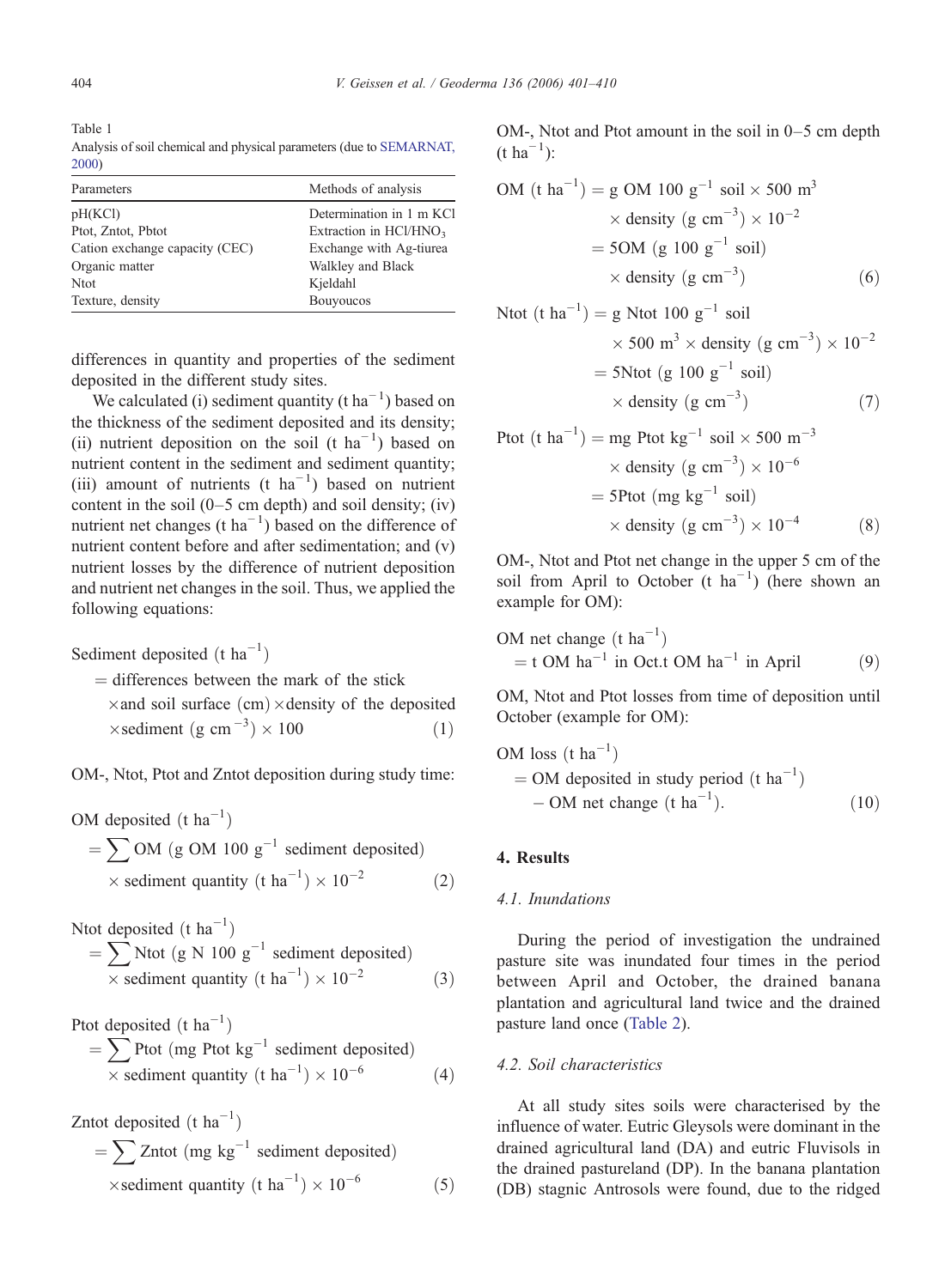<span id="page-4-0"></span>Table 2 Dates of inundation events in the four experimentation sites  $(-\cdot)$  no inundation)

| Site                           | Dates of inundation in 2003 |       |       |       |  |  |  |  |
|--------------------------------|-----------------------------|-------|-------|-------|--|--|--|--|
| Drained agricultural land (DA) | $\overline{\phantom{0}}$    |       | 24/09 | 08/10 |  |  |  |  |
| Drained pasture land (DP)      | $\overline{\phantom{a}}$    |       |       | 08/10 |  |  |  |  |
| Drained banana plantation (DB) |                             |       | 24/09 | 08/10 |  |  |  |  |
| Undrained pasture land (UP)    | 14/07                       | 12/09 | 24/09 | 08/10 |  |  |  |  |

bed cultivation system. The undrained pastureland (UP) was characterised by gleyic Fluvisols.

Soil texture at the study sites varied from sandy loam (DA) to silt loam (DP, UP) and loam (DB). The infiltration rate ranged from 0.0007 to 0.0058 cm s<sup>−1</sup> at all sites (Table 3). The soils at the sites DP, DB and UP were slightly basic with pH values between 6.94 and 7.82 whereas they were moderately acidic in the drained agriculture land (DA) with pH values of 5.4. At all sites the apparent density varied from 0.99 to 1.16 g cm−<sup>3</sup> . Cation exchange capacity varied from 22.8 to 36.8 mmol  $g^{-1}$ .

## 4.3. Sedimentation

# 4.3.1. Quantity of sediment deposition and sediment properties

All data of sediment and soil properties are normally distributed. Therefore, we applied ANOVA to estimate significant differences.

At all study sites, the deposition of sediment showed a high variability in the quantity of sediment deposited [\(Table 4](#page-5-0)). There was also a big variation between the distinct inundation events. The first and the last inundations only occurred in the undrained pastureland (UP). Consequently, comparisons between the sediment deposited at the different sites are only possible for the September and October inundations. During the September inundation the quantity of sediment deposited was significantly higher in DA:  $(133.7 \text{ t} \text{ ha}^{-1})$  and DB  $(111.0 \text{ t} \text{ ha}^{-1})$  than in natural pastureland (UP) where soil losses of 33.2 t ha<sup> $-1$ </sup> were registered. However, the October inundation led to significant higher sediment deposition in the undrained area (UP:  $52.8 \text{ t} \text{ ha}^{-1}$ ) and the drained pasture land (DP: 103.4 t  $ha^{-1}$ ) than in the other drained sites (DA:  $-39.5$  t ha<sup>-1</sup> and DB: 12.5 t ha<sup>-1</sup>). The total amount of deposition varied from 94.2 (DA) to 123.5 t ha<sup>-1</sup> (DB) during the study in the drained areas. During the study time there were significant differences between the quantities of the single depositions between all sites. In the natural area the deposition was significantly higher (242.6 t ha<sup>-1</sup> in total) due to the fact that at this site four inundations occurred during the study time. Total sediment deposition during the study ranged from 94.2 t ha<sup>-1</sup> in DA to 242.6 t ha<sup>-1</sup> in UP which corresponds to a thickness of sediment deposition of 0.9 cm to 2.4 cm. The number of inundations affects this range.

Table 3

Soil properties of the four study sites (DA, DP, DB, UP) in three soil depths measured in April 2003 ( $x$ =mean,  $s$ =standard deviation)

| Depth<br>(cm) | pH(KCl)                         |                  | <b>CEC</b><br>(mmol $g^{-1}$ ) |                  | Texture    | Apparent density<br>$(g \text{ cm}^{-3})$ |      | Infiltration<br>$\text{(cm s}^{-1})$ |                  |
|---------------|---------------------------------|------------------|--------------------------------|------------------|------------|-------------------------------------------|------|--------------------------------------|------------------|
|               | $\boldsymbol{\mathcal{X}}$      | $\boldsymbol{S}$ | $\boldsymbol{x}$               | $\boldsymbol{S}$ |            | $\boldsymbol{x}$                          | S    | $\boldsymbol{\chi}$                  | $\boldsymbol{S}$ |
|               | Drained agricultural land (DA)  |                  |                                |                  |            |                                           |      |                                      |                  |
| $0 - 5$       | 5.41                            | 0.07             | 33.95                          | 1.83             | Sandy loam | 1.01                                      | 0.02 | 0.0038                               | 0.0011           |
| $5 - 10$      | 5.43                            | 0.04             | 31.30                          | 0.28             | Sandy loam | 1.12                                      | 0.04 |                                      |                  |
| $10 - 20$     | 5.49                            | 0.07             | 36.80                          | 0.00             | Loam       | 1.16                                      | 0.01 |                                      |                  |
|               | Drained pasture land (DP)       |                  |                                |                  |            |                                           |      |                                      |                  |
| $0 - 5$       | 7.22                            | 0.14             | 22.81                          | 0.73             | Silt loam  | 1.00                                      | 0.01 | 0.0007                               | 0.0001           |
| $5 - 10$      | 7.23                            | 0.15             | 23.58                          | 1.10             | Silt loam  | 1.03                                      | 0.03 |                                      |                  |
| $10 - 20$     | 6.94                            | 0.15             | 23.43                          | 0.15             | Silt loam  | 1.07                                      | 0.02 |                                      |                  |
|               | Drained banana cultivation (DB) |                  |                                |                  |            |                                           |      |                                      |                  |
| $0 - 5$       | 7.75                            | 0.06             | 29.03                          | 0.73             | Loam       | 1.14                                      | 0.04 | 0.0048                               | 0.0018           |
| $5 - 10$      | 7.79                            | 0.04             | 28.77                          | 0.37             | Loam       | 1.15                                      | 0.04 |                                      |                  |
| $10 - 20$     | 7.82                            | 0.05             | 28.51                          | 0.00             | Loam       | 1.13                                      | 0.02 |                                      |                  |
|               | Undrained pastureland (UP)      |                  |                                |                  |            |                                           |      |                                      |                  |
| $0 - 5$       | 6.96                            | 0.16             | 29.29                          | 0.37             | Silt loam  | 0.99                                      | 0.03 | 0.0058                               | 0.0027           |
| $5 - 10$      | 7.24                            | 0.09             | 28.25                          | 0.07             | Silt loam  | 1.05                                      | 0.01 |                                      |                  |
| $10 - 20$     | 7.39                            | 0.06             | 26.38                          | 2.57             | silt loam  | 1.05                                      | 0.03 |                                      |                  |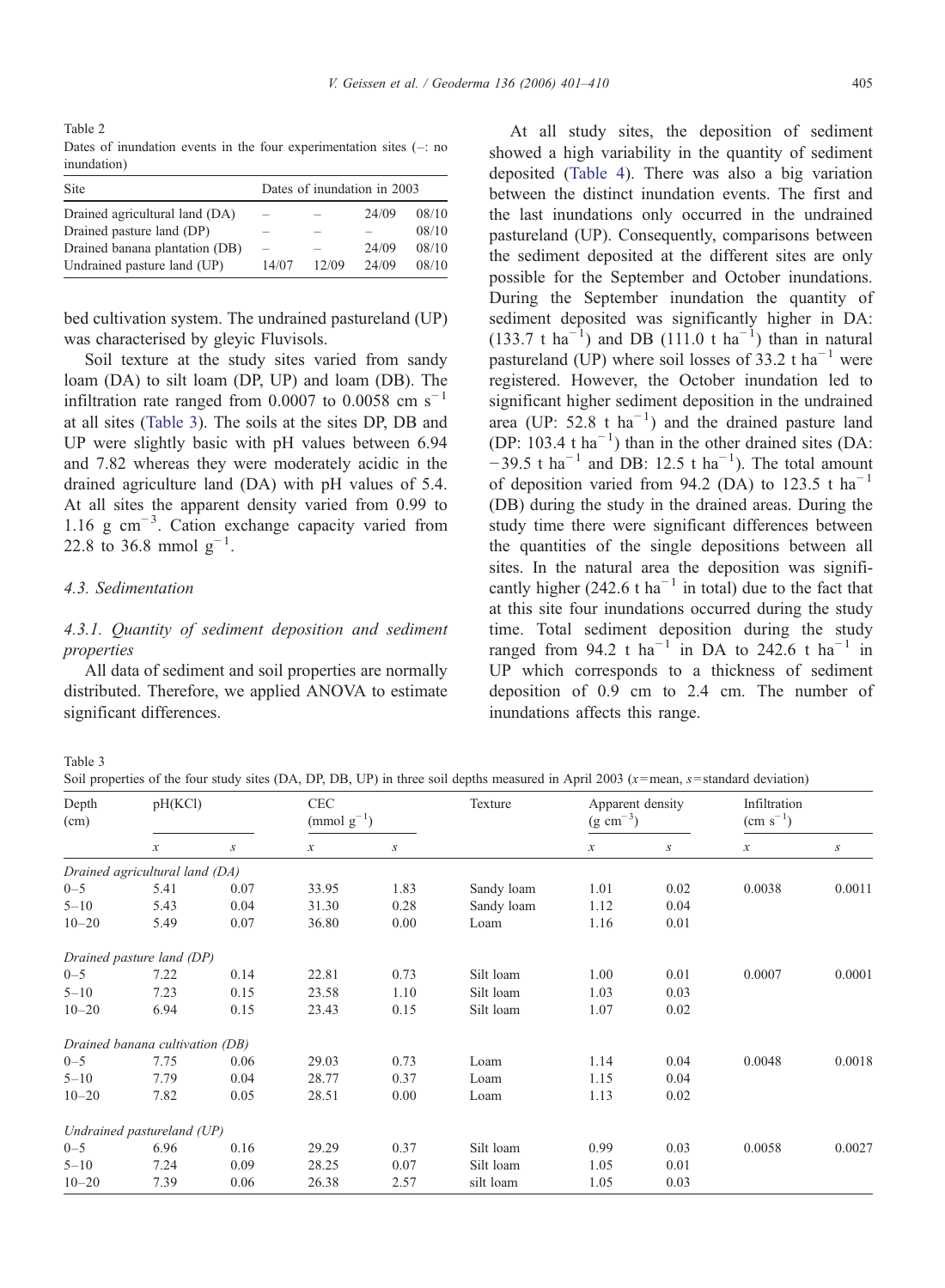<span id="page-5-0"></span>

| ۰,          |             |
|-------------|-------------|
| I<br>$\sim$ | I<br>×<br>٧ |

Table 4

Site Date Sedimentation  $(t \text{ ha}^{-1})$ Apparent density  $(g \text{ cm}^{-3})$ Sand  $(^{\circ}\!\!/\circ)$  Silt  $(^{\circ}\!\!/\circ)$  Clay  $(^{\circ}\!\!/\circ)$  Texture  $x$  s x s x s x s x s DA 12/9 133.7 b 139 0.90 0.10 69.2 c 3.2 18.7 a 1.2 12.1 a 3.4 Sandy loam 13/10 −39.5 a 98 0.92 0.05 60.6 bc 1.4 25.6 b 0.9 13.8 b 1.4 Sandy loam Sum (t ha<sup> $-1$ </sup>) ) 94.2 DP 13/10 103.4 b 185 0.81 0.01 15.2 a 2.8 30.4 b 2.8 54.4 c 6.3 Clay Sum (t ha<sup>-1</sup>) ) 103.4 DB 12/9 111.0 b 157 0.87 0.28 32.5 a 10.8 37.7 b 3.1 29.7 b 13.8 Loam 13/10 12.5 a 105 0.81 0.24 47.8 b 21.8 13.6 a 1.1 38.6 c 12.6 Sandy clay Sum (t ha<sup> $-1$ </sup>) ) 123.5 UP 14/7 80.8 84 1.04 0.10 89.6 1.6 6.8 1.6 3.6 0.1 Sand 12/9 −33.2 a 80 0.78 0.02 50.1 b 5.2 30.4 b 3.5 19.5 b 6.5 Loam 13/10 52.8 b 79 0.76 0.01 86.4 c 9.2 10.0 a 9.2 3.6 a 0.3 Loamy sand 24/10 142.2 138 0.78 0.02 59.2 12.4 28.2 8.2 12.6 4.2 Sandy loam Sum (t ha<sup>-1</sup>) ) 242.6

Quantity (t ha<sup>-1</sup>), apparent density (g cm<sup>-3</sup>) and texture of sediment deposited on the floodplains after inundation (x=mean, s=standard deviation) (DA = drained agriculture land, DP = drained pasture land, DB = drained banana plantation, UP = undrained pastureland)

Significant differences between sediment deposition on the different sites at a single inundation event ( $p$ <0.05):  $a$ <br/> $\leq$  a.

Significant differences between sand, silt or clay content of the sediment deposited on the different sites at a single inundation event  $(p<0.05)$ :  $a < b < c$ .

The sediment deposited at the DP, DB and UP sites was moderately basic, and the material deposited on DA moderately acidic, as was the case for the natural soils in the respective areas. Sediment texture as well as its OM, Ntot and Ptot differed significantly between some sites (Tables 4 and 5). The percent of the sand fraction was significantly higher in DA and UP than in the other two sites and consequently the percent of silt and clay significantly lower (Table 4). Furthermore, the OM, Ntot and Ptot content in the sediment deposited on the floodplains of DA and UP was significantly higher than at the other sites. The C/N ratio in all sediments varied between 7.3 and 13.2. No differences were found in the Zn content of the sediments deposited on the different sites ([Table 5\)](#page-6-0). Pb was not detected in any sediment sample (detection limit:  $0.01$  mg kg<sup>-1</sup>). Density of the sediment did not differ significantly between sites or inundation events and varied between 0.76 and 1.04  $g \text{ cm}^{-3}$ . The number of inundations obviously did not effect properties of sediments deposited by a single inundation.

# 4.3.2. Net changes in soil chemical properties during study period

At all sites some soil chemical parameters changed significantly in the upper 5 cm of the soils between April and October 2003 [\(Table 6\)](#page-6-0). In the undrained pasture (UP) OM, Ntot and Ptot increased significantly. As at the other sites, only Ptot significantly increased at UP [\(Table 6\)](#page-6-0). The heterogeneity of the deposition was shown by a very high standard deviation. The content of Zntot did not change significantly in any site in the upper 10 cm of the soils.

Nutrient losses were highest in UP and lowest in DP and DB [\(Table 7](#page-7-0)). OM losses ranged from 0.75 t ha<sup> $-1$ </sup> in DP to 18.7 t ha<sup> $-1$ </sup> in UP, Ntot losses from 0.05 (in DP) to 1.21 t ha<sup> $-1$ </sup> (in UP) and Ptot losses from  $-0.02$  (in DP) to 0.32 t ha<sup> $-1$ </sup> (in UP). At the sites DP and DB, where less nutrients had been deposited, soil nutrient losses were lower than at the other sites. Obviously net changes in chemical soil properties were higher in the undrained area due to an increased number of inundations.

#### 5. Discussion

In the area with superficial draining the number of inundation events was significantly lower than in the undrained area. However, properties of sediments deposited by a single inundation event in the drained agricultural area did not differ significantly from those deposited in the undrained area. Therefore, we assume that open ditch draining did not show any significant effect on sediment properties. Furthermore, we did not observe any effect of the cultivation systems on sediment accumulation or deposition rate.

The OM content in sediments varied from 2.3 to 12.9 g 100  $g^{-1}$ . [Bogen \(2004\)](#page-8-0) described similar OM contents in sediments of the Atna Catchment, Norway. The highest organic OM contents as well as the highest Ntot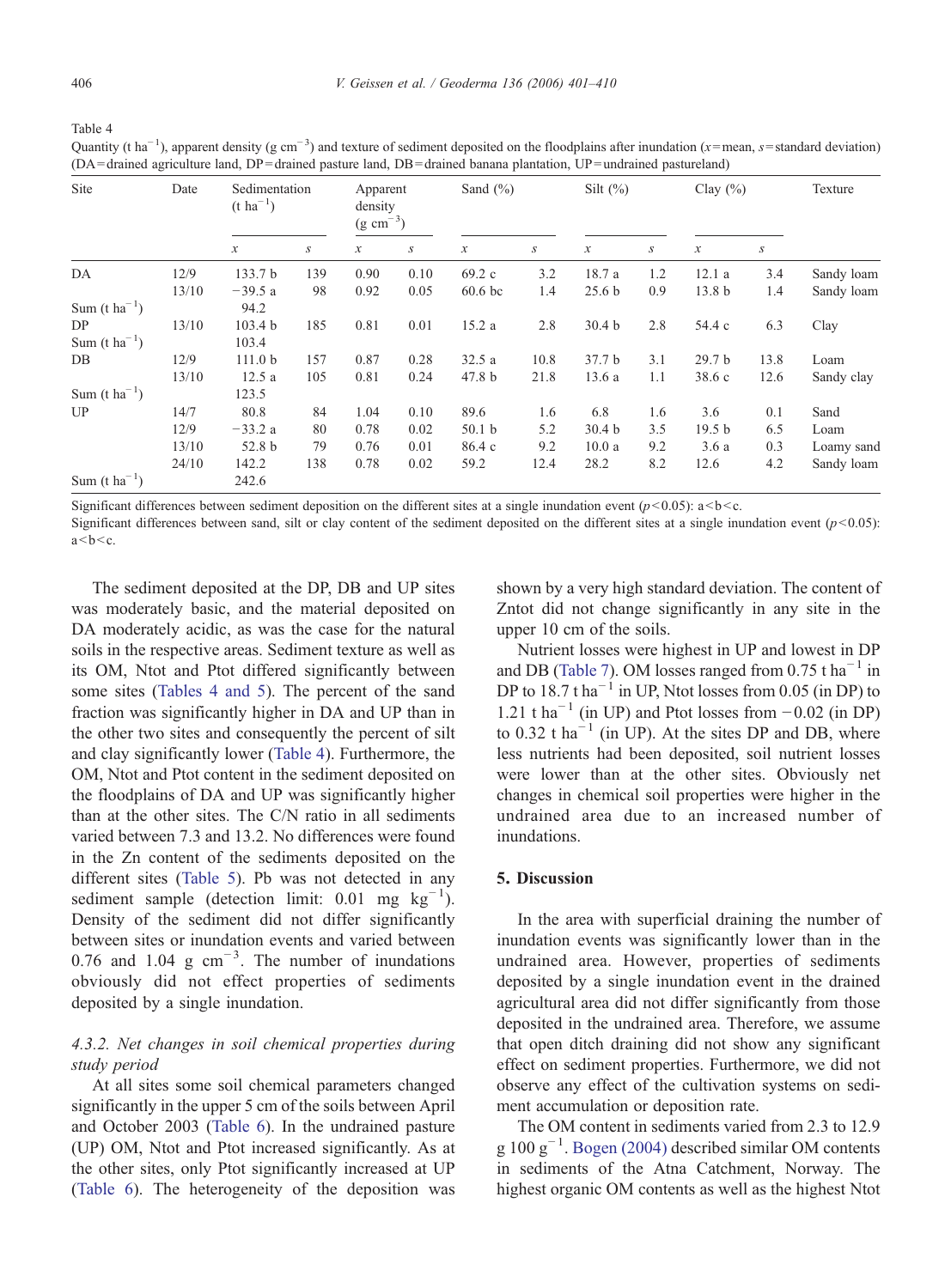<span id="page-6-0"></span>Table 5

Chemical properties of sediments deposited on the floodplain after the single inundations and calculated total amount (Sum, t ha<sup>-1</sup>) of elements deposited in study time (x=mean, s=standard deviation; OM=organic matter); significant differences between pH, OM, Ntot, Ptot or Zntot content in the sediment deposited on the different sites at a single inundation event  $(p<0.05)$ :  $a< b< c$ ; ab = a and b

| Site                      | Date  | pH(KCl)          |     | <b>OM</b><br>$(g 100 g^{-1})$ |     | <b>Ntot</b><br>$(g 100 g^{-1})$ |                  | C/N              |                  | Ptot $(mg kg^{-1})$ |      | Zntot (mg $kg^{-1}$ )      |                  |
|---------------------------|-------|------------------|-----|-------------------------------|-----|---------------------------------|------------------|------------------|------------------|---------------------|------|----------------------------|------------------|
|                           |       | $\mathcal{X}$    | S   | $\boldsymbol{\chi}$           | S   | $\boldsymbol{\chi}$             | $\boldsymbol{S}$ | $\boldsymbol{x}$ | $\boldsymbol{S}$ | $\boldsymbol{\chi}$ | S    | $\boldsymbol{\mathcal{X}}$ | $\boldsymbol{S}$ |
| DA                        | 12/9  | 6.6 a            | 0.2 | 12.9 <sub>b</sub>             | 3.9 | 0.61 <sub>b</sub>               | 0.2              | 12.3             | 1.6              | 1750 b              | 218  | 105.2                      | 12.0             |
|                           | 13/10 | 6.4 a            | 0.2 | 10.0 <sub>b</sub>             | 2.6 | 0.55 b                          | 0.1              | 11.4             | 1.1              | 1708                | 231  | 84.3                       | 16.9             |
| Sum $(t \text{ ha}^{-1})$ |       |                  |     | 13.3                          |     | 0.6                             |                  |                  |                  | 0.30                |      | 0.01                       |                  |
| DP                        | 13/10 | 7.5 <sub>b</sub> | 0.2 | 3.3a                          | 0.4 | 0.19a                           | 0.0              | 9.4              | 1.1              | 800                 | 43   | 77.3                       | 2.0              |
| Sum $(t \text{ ha}^{-1})$ |       |                  |     | 3.3                           |     | 0.2                             |                  |                  |                  | 0.08                |      | 0.01                       |                  |
| DB                        | 12/9  | 7.6 <sub>b</sub> | 0.1 | 2.3a                          | 0.8 | 0.10a                           | 0.0              | 13.2             | 8.8              | 831 a               | 26.5 | 129.4                      | 12.5             |
|                           | 13/10 | 7.8 b            | 0.1 | 2.8a                          | 0.2 | 0.17a                           | 0.0              | 8.0              | 0.4              | 900                 | 100  | 85.7                       | 18.0             |
| Sum $(t \text{ ha}^{-1})$ |       |                  |     | 2.5                           |     | 0.14                            |                  |                  |                  | 0.10                |      | 0.02                       |                  |
| UP                        | 14/7  | 6.8              | 0.2 | 11.7                          | 2.7 | 0.74                            | 0.2              | 9.1              | 0.7              | 1425                | 198  | 108.2                      | 1.4              |
|                           | 12/9  | $7.1$ ab         | 0.5 | 9.2 <sub>b</sub>              | 1.9 | 0.61 <sub>b</sub>               | 0.1              | 8.8              | 0.5              | 1433 ab             | 138  | 100.5                      | 4.4              |
|                           | 13/10 | $7.0$ ab         | 0.3 | 7.7 <sub>b</sub>              | 0.7 | 0.52 <sub>b</sub>               | 0.1              | 7.3              | 0.3              | 2058                | 72   | 98.3                       |                  |
|                           | 24/10 | 6.9              | 0.2 | 8.1                           | 2.1 | 0.54                            | 0.1              | 9.3              | 1.0              | 1658                | 177  | 94.7                       |                  |
| Sum $(t \text{ ha}^{-1})$ |       |                  |     | 21.9                          |     | 1.4                             |                  |                  |                  | 0.41                |      | 0.02                       |                  |

and Ptot contents were found in both soils and sediments of the drained agricultural land (DA) and of the undrained pastureland (UP). This may indicate that sediment is only transported over short distances. The pH values also coincide between soil and the sediment deposited at the various sites. The Ntot content of the sediments varied from 1900 to 6100 mg kg<sup>-1</sup> (i.e. 0.19

to 0.61 g 100  $g^{-1}$ ) which was extremely high in comparison with sediments transported by other tropical rivers. In Australia, Ntot contents in some river sediments are 400–900 mg  $kg^{-1}$  ([McArthur, 1991](#page-8-0)). The maximum Ntot content found in tropical rivers in Australia was 5800 mg kg−<sup>1</sup> [\(Government of Western](#page-8-0) [Australia, 2003\)](#page-8-0). The high content of Ntot in the

Table 6

Changes in soil chemical parameters between April and October 2003 at the four study sites  $(x=mean, s=standard deviation, significant differences)$ between April and October  $(p<0.05: *, p<0.01: **, p<0.001: ***)$ 

| Depth                          | April               |                  | Oct.                            |      | April                  | Oct. |                  | April            | Oct.                |     |                     | Oct.<br>April                      |                     |      |                     |                  |
|--------------------------------|---------------------|------------------|---------------------------------|------|------------------------|------|------------------|------------------|---------------------|-----|---------------------|------------------------------------|---------------------|------|---------------------|------------------|
| (cm)                           | OM (g $100g^{-1}$ ) |                  |                                 |      | Ntot (g $100 g^{-1}$ ) |      |                  |                  | P (mg $kg^{-1}$ )   |     |                     | $\text{Zn}$ (mg kg <sup>-1</sup> ) |                     |      |                     |                  |
|                                | $\mathcal{X}$       | $\boldsymbol{S}$ | $\boldsymbol{\mathcal{X}}$      | S    | $\boldsymbol{x}$       | S    | $\boldsymbol{x}$ | $\boldsymbol{S}$ | $\boldsymbol{\chi}$ | S   | $\boldsymbol{\chi}$ | $\boldsymbol{S}$                   | $\boldsymbol{\chi}$ | S    | $\boldsymbol{\chi}$ | $\boldsymbol{S}$ |
| Drained agricultural land (DA) |                     |                  |                                 |      |                        |      |                  |                  |                     |     |                     |                                    |                     |      |                     |                  |
| $0 - 5$                        | 6.77                | 1.52             | 7.73                            | 3.92 | 0.40                   | 0.06 | 0.34             | 0.05             | 1099                | 97  | $1425*$             | 280                                | 81.6                | 8.42 | 78.4                | 4.59             |
| $5 - 10$                       | 5.57                | 1.24             | 6.15                            | 1.45 | 0.29                   | 0.05 | 0.31             | 0.04             | 1108                | 186 | 1333                | 210                                | 77.6                | 7.50 | 82.6                | 9.33             |
| $10 - 20$                      | 4.26                | 1.03             |                                 |      | 0.23                   | 0.04 |                  |                  | 842                 | 172 |                     |                                    |                     |      |                     |                  |
| Drained pasture land (DP)      |                     |                  |                                 |      |                        |      |                  |                  |                     |     |                     |                                    |                     |      |                     |                  |
| $0 - 5$                        | 3.39                | 0.34             | 3.90                            | 0.39 | 0.20                   | 0.02 | 0.17             | 0.02             | 829                 | 46  | $1030***$           | 63                                 | 111.5               | 6.16 | 99.4                | 5.58             |
| $5 - 10$                       | 3.25                | 0.27             | 3.30                            | 0.24 | 0.21                   | 0.02 | 0.15             | 0.02             | 838                 | 37  | $1061**$            | 141                                | 98.5                | 5.38 | 101.0               | 6.98             |
| $10 - 20$                      | 3.01                | 0.23             |                                 |      | 0.19                   | 0.01 |                  |                  | 912                 | 114 |                     |                                    |                     |      |                     |                  |
|                                |                     |                  | Drained banana cultivation (DB) |      |                        |      |                  |                  |                     |     |                     |                                    |                     |      |                     |                  |
| $0 - 5$                        | 2.91                | 0.36             | 2.72                            | 0.24 | 0.16                   | 0.03 | 0.17             | 0.02             | 803                 | 57  | $1010*$             | 78                                 | 120.4               | 9.17 | 120.4               | 12.67            |
| $5 - 10$                       | 2.61                | 0.12             | 3.26                            | 1.25 | 0.14                   | 0.01 | 0.15             | 0.02             | 790                 | 45  | $1021*$             | 152                                | 112.6               | 6.67 | 110.1               | 8.35             |
| $10 - 20$                      | 2.25                | 0.28             |                                 |      | 0.13                   | 0.01 |                  |                  | 838                 | 109 |                     |                                    |                     |      |                     |                  |
| Undrained pastureland (UP)     |                     |                  |                                 |      |                        |      |                  |                  |                     |     |                     |                                    |                     |      |                     |                  |
| $0 - 5$                        | 4.70                | 0.24             | $5.33**$                        | 0.30 | 0.25                   | 0.02 | $0.29**$         | 0.01             | 1025                | 71  | $1210**$            | 41                                 | 119.5               | 4.69 | 122.0               | 3.37             |
| $5 - 10$                       | 3.61                | 0.31             | 4.00                            | 0.56 | 0.21                   | 0.01 | 0.22             | 0.03             | 964                 | 87  | $1171***$           | 64                                 | 152.1               | 50.3 | 118.7               | 3.91             |
| $10 - 20$                      | 2.86                | 0.42             |                                 |      | 0.18                   | 0.02 |                  |                  | 912                 | 109 |                     |                                    |                     |      |                     |                  |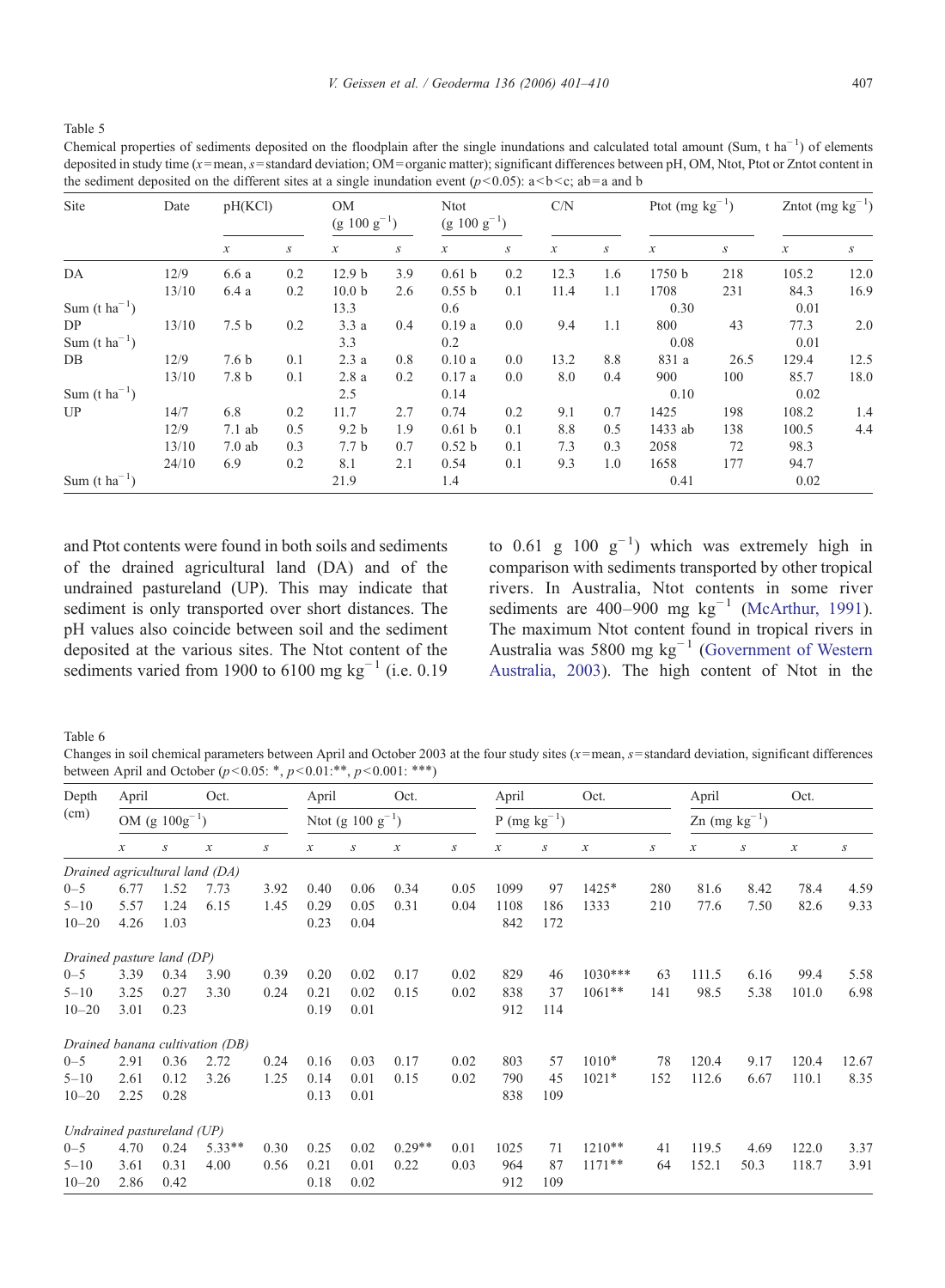<span id="page-7-0"></span>Table 7

OM, Ntot and Ptot deposition by sediments (s) (t ha<sup>-1</sup>), net change (c) of OM, Ntot, and Ptot content in the soil (t ha<sup>-1</sup>) from April to October and OM, Ntot and Ptot losses after deposition (1) (t ha<sup>-1</sup>) (calculated by Eqs. (2)–(10) in data analysis); significant changes in upper 5 cm of the soil:  $*_p$ <0.05,  $*_p$ <0.01,  $**_p$ <0.001

| Site | OM-s | OM-c     | OM-l | Ntot-s | Ntot-c   | Ntot-l | Ptot-s | Ptot-c    | Ptot-1  |
|------|------|----------|------|--------|----------|--------|--------|-----------|---------|
| DA   | 13.3 | 4.85     | 8.45 | 0.60   | 0.31     | 0.29   | 0.30   | $0.17*$   | 0.13    |
| DP   | 3.30 | 2.55     | 0.75 | 0.20   | 0.15     | 0.05   | 0.08   | $0.10***$ | $-0.02$ |
| $DB$ | 2.50 | 0.90     | 1.60 | 0.14   | 0.06     | 0.08   | 0.10   | $0.12*$   | 0.02    |
| UP   | 21.9 | $3.20**$ | 18.7 | . 40   | $0.19**$ | 1.21   | 0.41   | $0.09**$  | 0.32    |

sediments in the study area is probably due to the fact that the soils in the area also have a high to very high Ntot content ([Secretaría de Medio Ambiente y Recursos](#page-9-0) [Naturales, 2000](#page-9-0)). The Ptot content of the sediments varied from 800 mg  $\text{kg}^{-1}$  to 2058 mg  $\text{kg}^{-1}$ . This total P content in sediments is comparable with the Ptot contents found in other studies of river sediments in rural, but not industrialized catchments in the world [\(Walling et al., 1997; Olley and Caitcheon, 2000; Winter](#page-9-0) [et al., 2001; Owens and Walling, 2002](#page-9-0)).

The Zn content in sediments ranged from 77.3 to 129.4 mg kg−<sup>1</sup> . The Zn content in all sediments was below the trigger value of 200 mg  $kg^{-1}$  as defined by [ANZECC and ARMACANZ \(2000\).](#page-8-0) The authors defined this trigger value as the maximal tolerable Zn content in sediment in freshwater. [Rosales-Hoz and](#page-9-0) [Carranza-Edwards \(1998\)](#page-9-0) and [Bilos et al. \(1998\)](#page-8-0) reported similar Zn contents in sediments of the Coatzacozlcos River in Veracruz and Río de la Plata Estuary, Argentina. Zn contents in soils were below the trigger value of the [Bundes-Bodenschutz- und](#page-8-0) [Altlastenverordnung \(1999\)](#page-8-0) that defines the maximum tolerable value for Zn in agricultural used soils. The Zn contents of the study sites showed the same ranges as reported from soils in the area of the Coatzacozlcos River in Veracruz [\(Rosales-Hoz and](#page-9-0) [Carranza-Edwards, 1998\)](#page-9-0). However, considering the Zn load that is deposited with the sediments on the soils of all sites the trigger value of 1200 g ha year<sup>-1</sup> ([Bundes-Bodenschutz- und Altlastenverordnung,](#page-8-0) [1999](#page-8-0)) which defines maximal tolerable Zn inputs in soil is strongly exceeded due to the high quantity of sediment deposited.

The losses of OM and Ntot that occur after deposition with the sediments can be explained by lateral fluxes, leaching, plant uptake and gaseous emission. We did not estimate the processes of OM, N and P losses in this study. However, we try to distinguish the reasons of the losses taking results of other studies into consideration.

Especially in tropical regions, decomposition and mineralization rates are described to be highly depen-

dant on organic material quality, especially its C/N ratio [\(Alvarez-Sanchez and Harmon, 2003; Geissen and](#page-8-0) [Morales Guzman, 2005\)](#page-8-0). Due to the fact that the C/N ratio of the sediment in the study area was very low (7.3–13.2, [Table 5\)](#page-6-0) decomposition and mineralization rate should be high. [Feller et al. \(2001\)](#page-8-0) described C mineralization in tropical pasture soils to range from 3.3 t C ha<sup>-1</sup> year<sup>-1</sup> to 13.9 t C ha<sup>-1</sup> year<sup>-1</sup> These authors described that mineralization increased with increasing C content of the soils. In our study, we estimated OM losses of 0.75 t  $ha^{-1}$  in DP and 1.6 t  $ha^{-1}$  in DB in 6 months, i.e. Corg. losses of 0.75 t ha<sup> $-1$ </sup> year<sup> $-1$ </sup> in DP and 1.6 t ha<sup> $-1$ </sup> year<sup> $-1$ </sup> in DB. According to [Feller et al.](#page-8-0) [\(2001\),](#page-8-0) these losses may be mainly explained by soil respiration and gaseous emission of  $CO<sub>2</sub>$ . In the same sites we determined N losses in DP and DB of 50 to 80 kg ha<sup> $-1$ </sup> in 6 months. [Walker et al. \(2002\)](#page-9-0) and [Hefting et](#page-8-0) [al. \(2003\)](#page-8-0) found gaseous N losses of 24–30 kg ha<sup>-1</sup>  $year<sup>-1</sup>$  in riparian wetlands. According to their results, we assume that 20–30% of the N losses in DB and DP can be explained by gaseous N emission. Furthermore, plant uptake of N can be assumed to be 30–70 kg  $ha^{-1}$  $year^{-1}$  [\(Lohse and Matson, 2005](#page-8-0)). These processes may explain the main part of the N losses in these two study sites. However, in DA and UP we estimated N losses of 290 and 1210 kg ha<sup> $-1$ </sup> in 6 months and OM losses of 8450 kg ha<sup>-1</sup> (DA) and 18700 kg ha<sup>-1</sup> (UP). These losses cannot completely be explained by plant uptake or gaseous emission. The climatic conditions of the study area, which is characterized by annual rainfalls of nearly 4000 mm and superficial water flow of 20–30% [\(INEGI, 2002](#page-8-0)), i.e. 800–1000 mm annual superficial water flow, indicate severe lateral element transport by water. We assume that an important reason for the N and OM losses in these sites were lateral flux. Leaching may not be an important factor because we did not find increase in Ntot or OM in lower soil layers. Furthermore, in the main part of the year soils are saturated with water and very low vertical transport takes place.

Lateral transport is also thought to be the principal reason for P losses due to the fact that reducing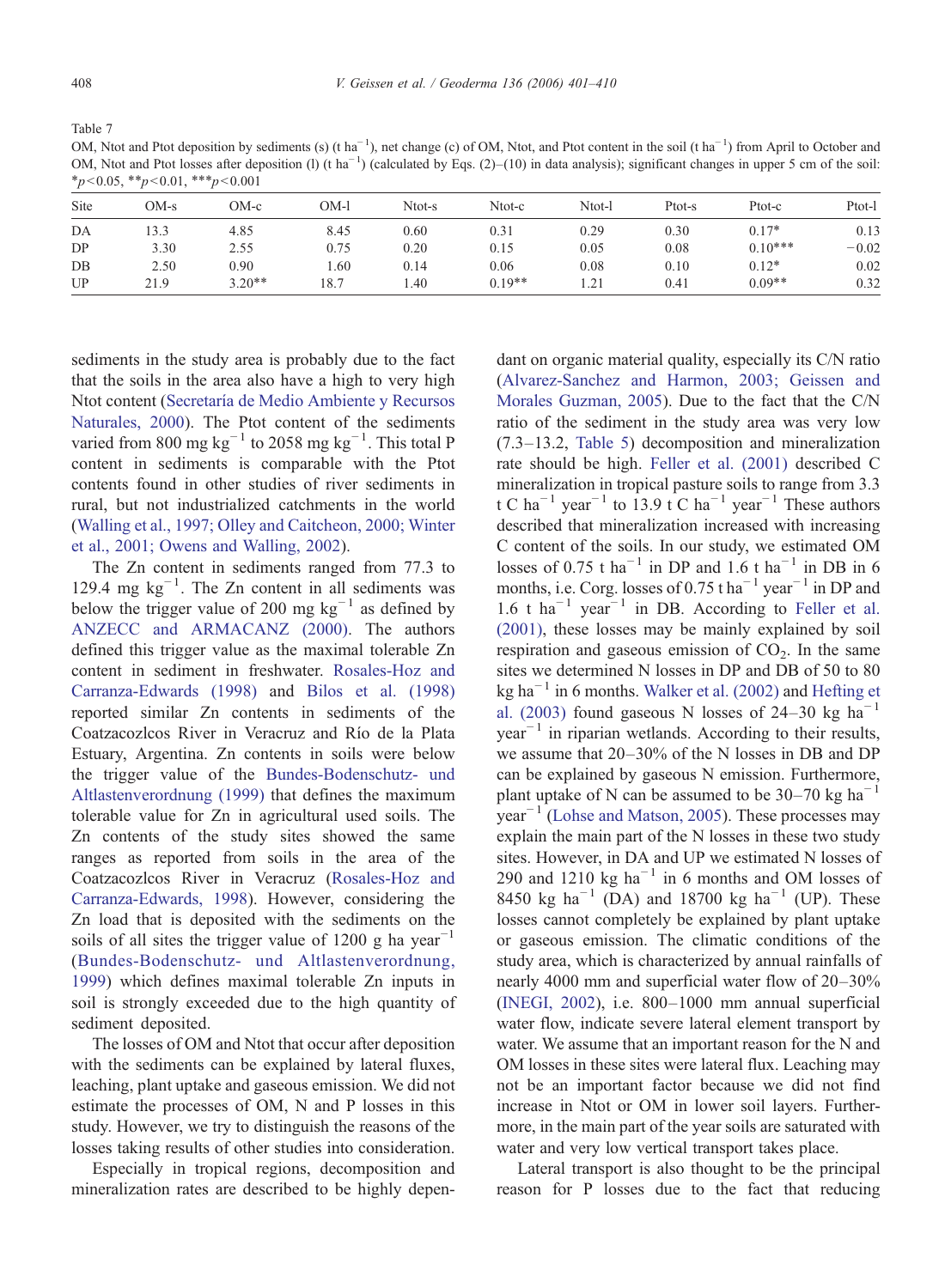<span id="page-8-0"></span>conditions lead to P mobilization (Brümmer et al., 1971; Chacon et al., 2005). This process can also explain the increase of Ptot in DP, where the net change of Ptot in the soil was 0.02 t P ha<sup> $-1$ </sup> higher that its quantity deposited with the sediment.

#### 6. Conclusion

The area with open ditch draining was less affected by inundation events than the natural area. Properties of the sediments deposited by a single inundation event were not influenced by the draining system. Open ditch draining in the study area combines the positive effects of reduction of inundation events with the limitation of Zn deposition on the floodplains. Furthermore, there is sufficient natural fertilizing (organic matter, nitrogen and phosphorus deposition on the soils of the floodplains) for nutrient needs in the floodplain soils caused by sedimentation after inundations. Therefore, we conclude that open ditch draining in similar areas can be recommended.

#### Acknowledgements

We are grateful to the Secretaría de Desarollo, Agropecuario, Forestal y Pesca, Tabasco for financial support. Furthermore, we thank Nelson de la Cruz Martinez and José Ines Alpuche Sanchez for their help with field and laboratory work and Rodimiro Ramos for the drafting of the map of the region.

#### **References**

- Álvarez-Sánchez, J., Harmon, M.E., 2003. Descomposición de hojarasca: hojas y madera. In: Álvarez-Sánchez, J., Naranjo-García, E. (Eds.), Ecología del Suelo en la Selva Tropical Húmeda de México, Fac. de Ciencias e Instituto de Biología, UNAM. Instituto de Ecología, A.C., México, pp. 109–122.
- NZECC and ARMACANZ, 2000. Interim Sediment Quality Guidelines (ISQG). Australian and New Zealand Environment and Conservation Council/Agriculture and Resource Management Council of Australia and New Zealand. Canberra.
- Bilos, C., Colombo, J.C., Rodríguez Presa, M.J., 1998. Trace metals in suspended particles, sediments and Asiatic clams (Corbicula fluminea) of the Río de la Plata Estuary, Argentina. Environ. Pollut. 99, 1–11.
- Bogen, J., 2004. Erosion and sediment yield in the Atna river basin. Hydrobiologia 521 (1–3), 35–47.
- Brümmer, G.W., Grunwaldt, H.S., Schroeder, D., 1971. Beiträge zur Genese und Klassifizierung der Marschen: III. Gehalte, Oxidationsstufen und Bindungsformen des Schwefels in Koogmarschen. Z. Pflanzenernähr. Bodenkd. 129, 92–108.
- Bundes-Bodenschutz- und Altlastenverordnung, 1999. [http://www.](http://www.fhehl.de/projekt_bodenschutz/bundesrecht/BodSchV.htm) [fh-kehl.de/projekt\\_bodenschutz/bundesrecht/BodSchV.htm](http://www.fhehl.de/projekt_bodenschutz/bundesrecht/BodSchV.htm).
- Chacon, N.N., Dezzeo, B., Rodríguez, J.M., 2005. Implications of soil organic carbon and the biogeochemistry of iron and aluminum on soil phosphorus distribution in flooded forests of the lower Orinoco river, Venezuela. Biogeochemistry 73 (3), 555–566.
- Chichester, F.W., Richardson, C.W., 1992. Sediment and nutrient losses from clay soils as affected by tillage. J. Environ. Qual. 21 (4), 587–590.
- Crane, J.L., MacDonald, D.D., 2003. Applications of numerical sediment quality targets for assessing sediment quality conditions in a US Great Lake Area of Concern. Environ. Manage. 32 (1), 128–140.
- FAO, 1998. World Reference Base for Soil Resources. World Soil Resources Reports, vol. 84. FAO, ISRIC and ISSS, Rome.
- Feller, C., Albrecht, A., Blanchart, E., Cabidoche, Y.M., Chevallier, T., Hartmann, C., Eschenbrenner, V., Larr´e-Larrouy, M.C., Ndandou, J.F., 2001. Soil organic carbon sequestration in tropical areas. General considerations and analysis of some edaphic determinants for Lesser Antilles soils. Nutr. Cycl. Agroecosyst. 61, 19–31.
- Geissen, V., Morales Guzmán, G., 2005. Fertility of tropical soils under different land use systems—a case study of soils in Tabasco, Mexico. J. Appl. Soil Ecol. 31, 169–178.
- Goodland, R., 1991. Tropical deforestation: solutions, ethics and religion. Environment Working Paper, vol. 43. World Bank, Washington, DC.
- Government of Western Australia, 2003. Swan-Canning cleanup program: nutrient and contaminant assessment of Mills Street Mail Drain Catchment. [http://www.wrc.wa.gov.au/srt/publicaciones/](http://www.wrc.wa.gov.au/srt/publicaciones/pdf/SCC_Report_31,pdf) [pdf/SCC\\_Report\\_31,pdf](http://www.wrc.wa.gov.au/srt/publicaciones/pdf/SCC_Report_31,pdf).
- Hartge, K.H., Horn, R., 1992. Die physikalische Untersuchung von Böden. Enke, Stuttgart.
- Hefting, M.M., Bobbink, R., de Caluwe, H., 2003. Nitrous oxide emissions and denitrification in chronically nitrated-loaded riparian buffer zones. J. Environ. Qual. 32, 1194–1203.
- INEGI, 2000. Anuario estadístico del Estado de Tabasco. INEGI— Gobierno del Estado, México.
- INEGI, 2002. Carta hidrológica de aguas superficiales. 1: 250.000, Villahermosa, E15-8. Aguascalientes, México.
- Jara García, F.J., 2000. Mejoramiento del suelo y cambios en la erodibilidad por prácticas vegetativas y agronómicas de conservación. Tesis de El Colegio de Postgraduados. Cárdenas, México.
- Lohse, K.A., Matson, P., 2005. Consequences of nitrogen additions for soil losses from wet tropical forests. Ecol. Appl. 15 (5), 1629–1648.
- McArthur, A., 1991. Reference Soils of South Western Australia. Australian Soil Science Society, Perth, Western Australia.
- Olley, J., Caitcheon, G., 2000. Major element chemistry of sediments from the Darling–Barwon River and its tributaries: implications for sediment and phosphorus sources. Hydrol. Process. 14, 1159–1175.
- Owens, P.N., Walling, D.E., 2002. The phosphorus content of fluvial sediment in rural and industrialized river basins. Water Res. 36, 685–701.
- Palma López, D.J., Triano Sánchez, A., 2002. Plan de uso sustentable de los suelos de Tabasco, vol. 2. Colegio de Postgraduados, Cárdenas, México.
- Ramírez Cruz, M.E., 2000. Eficiencia de dos prácticas productivoconservacionistas para controlar erosión en laderas. Tesis del Colegio de Postgraduados. Cárdenas, México.